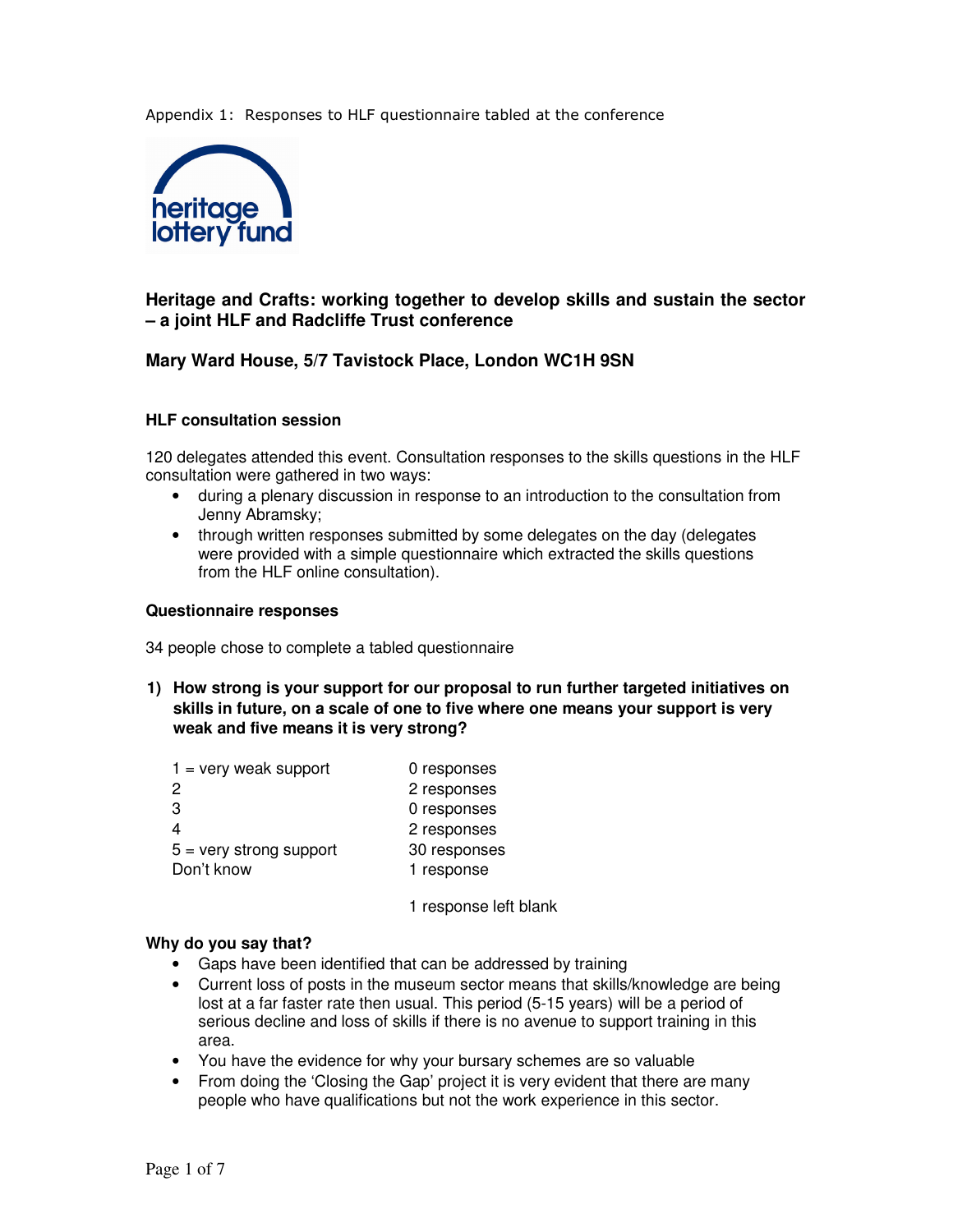- Capacity will be built in the sector but needs to be consolidated to have long lasting impact. Period of public sector cuts and constraints is likely to last and organisations will continue to need external support.
- As an efficient way of delivering practical skills training, in the context of real projects.
- Dependent on what the targeted initiative is. Who else is there to assist?
- Not to loose momentum established and to satisfy the pent up demand identified – 600 applicants for a few places.
- People and their skills are at the centre of the maintenance of old buildings. To enable people to gain confidence, knowledge and skills through heritage. Work benefits the community, the individual and buildings.
- Short-term to embed a training culture with a view that the private sector should do more in the long term, and protecting skills as come out of recession.
- Without the skills to investigate, interpret, present, conserve and manage heritage there will be no heritage for future generations.
- Because preserving skill is actually about investing in sustainable careers
- We have benefited from two HLF bursaries, both have worked extremely well and both trainees have secured jobs as a result. Why stop the scheme when it is working?
- With an aging workforce and greater demand for skilled staff in the green/heritage sector this demonstrates a demand for skilled staff. Applicants for this HBGBS [Training Bursaries project] recruitment very high showing strong interest from potential trainees
- Demographics are that most employees with heritage skills have been in their industries for some time and will need to be replaced at retirement. Heritage skills are important in maintaining heritage attractions, a major supporter of the tourism industry and driver for the economy.
- The response to the previous programme demonstrates the need and the lack of other viable approaches.
- Without skill development and mentoring and bringing in new blood the heritage will suffer, if not in the immediate future then in the longer term.
- With the support of the HLF we can ensure that the skill sets will be passed on to future generations. The heritage schemes are able to focus on particular areas which may otherwise slip the net.
- For some skills, funded skills initiatives are the only opportunity to preserve them
- There is tremendous enthusiasm for and recognition of the benefits of HLF programmes in providing significantly for heritage and conservation organisations, trainees and the sector as a whole.
- To include traditional crafts people. Britain has some of the best craftsmen in the world. They are usually profitable but although willing to pass their skills on, they cannot afford to.
- I believe the money would benefit most the skills sector so long as the money goes to the master in those skills to pass on to apprentices – otherwise the money should go on to the already established training establishments.
- Community archaeology is a specialist sub discipline of archaeology but with few training routes but increasing expectations hence demand but little training. There is scope to develop specific community archaeology elements in future training e.g. working with young people, working in deprived areas, those with disabilities and other marginal groups such as the homeless. We also feel as an organisation that outward facing outreach related 'soft skills' are crucial for the heritage sector, archaeology included, in order to create a 'cascade effect' by engendering in the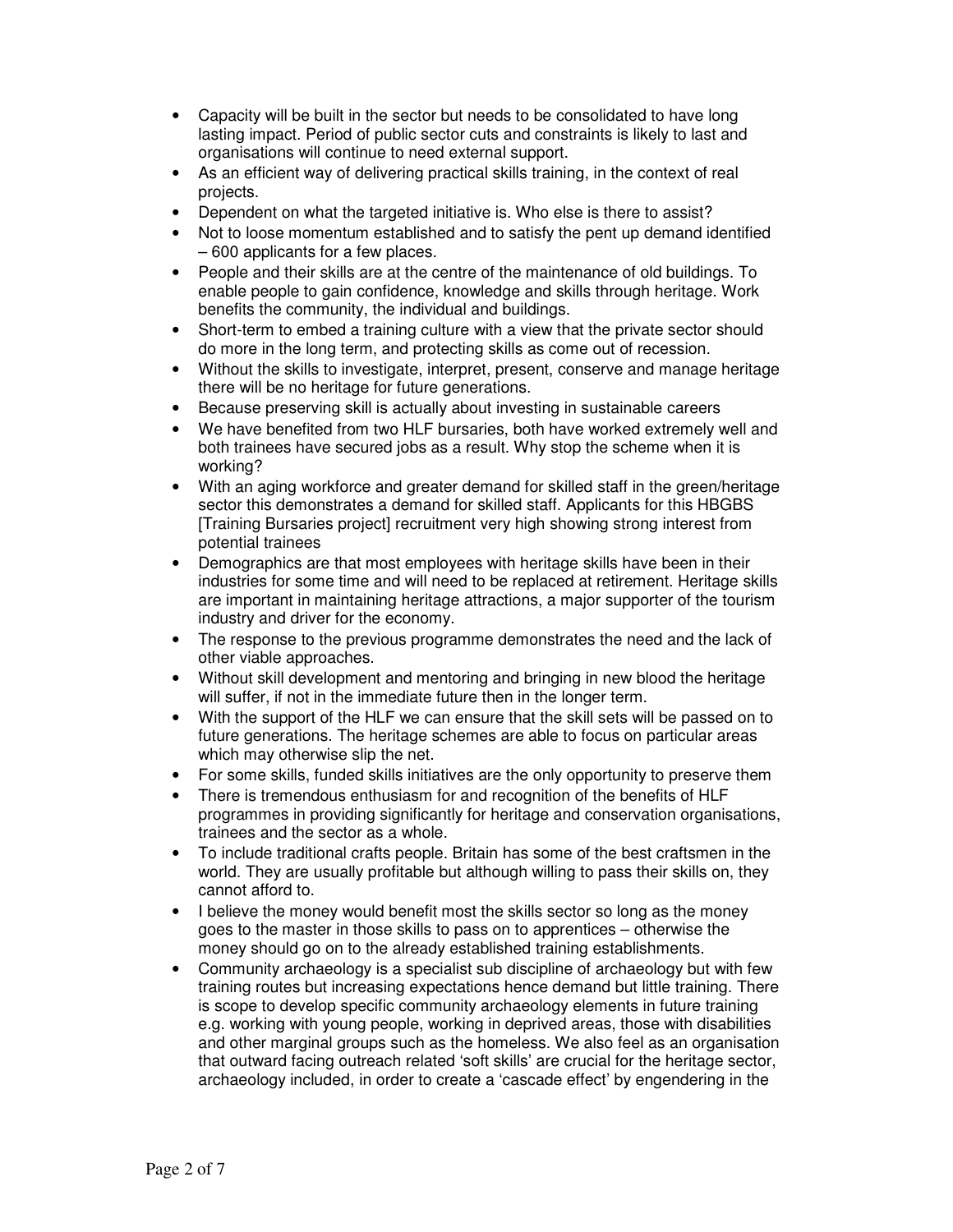sector an ethic of engaging wider audiences and increasing public enjoyment and appreciation (value) of heritage.

- Much needed financial input into our training strategy
- Should we focus on skills to enable people to find employment or skills we have already lost, e.g. bookbinding which isn't carried out commercially anymore. So alive versus dead skills?
- Past projects show a strong track record of success and maybe they should continue as well as new projects. For instance HLF funded internships are now widely recognised as a key building block towards their professional qualification.
- Capacity building for building preservation trust sector is desperately needed. These are professional level skills but no qualified chartered surveyor can afford to work in the BPT sector.
- Many traditional heritage skills are used to produce sustainable products using sustainable materials. Heritage skills relevant to museums are vital to sustaining our existing material heritage (which has economic importance e.g. in supporting tourism). I the present economic climate it is the people with the practical skills i.e. conservators who are most likely to be made redundant.
- Integrated learning with real experience not just 'classroom' based. Transferable skills to be self employable or get any suitable job rather than a specific job.
- Need skills to deliver projects
- Because skills ensure the survival of heritage crafts: it is therefore vital that they are learnt by future generations
- Avoid re-inventing wheels in setting up and running new training schemes by retraining skills from previously funded bursary schemes rather than let them disappear into the ether
- To continue to address skills shortages to evaluate and improve the previous and current training bursary schemes, to help smaller companies train without damaging their ability to run a business.

## **2) What skills should be priorities for our support in a future initiative, and why?**

- Practical skills, work-based training horticulture, specifically in parks and public open spaces. Masterclass programme to capture skills of retiring gardeners who are the last of their kind.
- Skills (new?) where young/middle age/old can all gain employment. Not so much vocational and/or hobbyist . Support skills for technicians (not full blown conservators) but training and support at a lower base level.
- Giving support for opportunity to take skills abroad and help developing countries – after gaining skills in UK.
- Those which are most at risk of disappearing without HLF support. Some areas of skill we need to build up can only be built on a certain level of knowledge … which takes years to build from scratch. Need for perhaps 3 or 4 year traineeships.
- A good spread, dependent on demand
- All conservation environment based
- Heritage education skills, because we are not getting the quality of applicants we need when we do have paid opportunities
- Support for widely dispersed, small population heritage crafts which acting alone lack the critical mass and capacity to address the skills gaps.
- **Apprentices**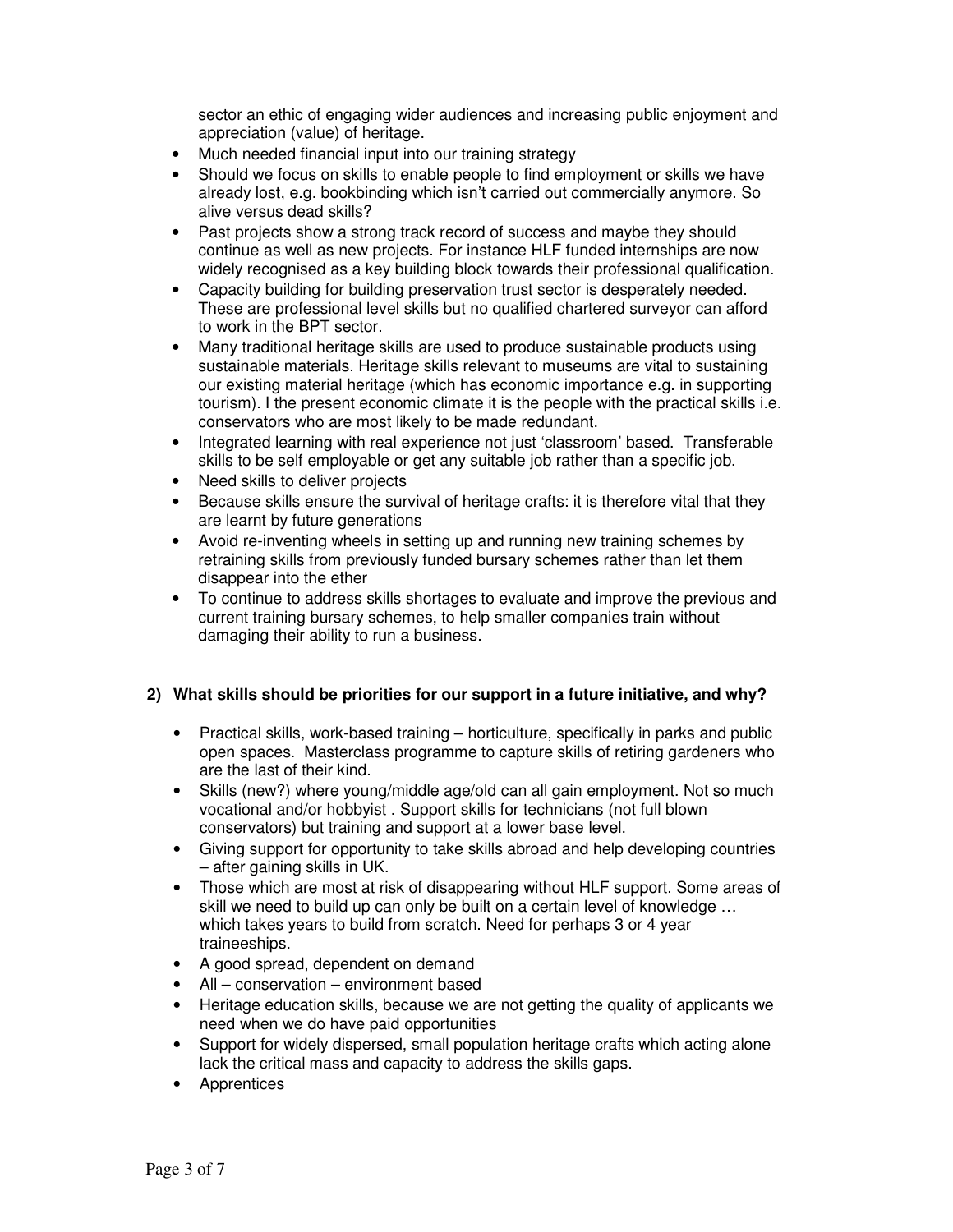- Will ensure retention of traditional skills but this has to be in the traditional sense i.e not upskilling
- Target skills in greatest need/at greatest risk (look at 2005 NHTG report on building skills in England for examples)
- Prioritise skills in danger of loss. Brief review, update of skills shortages to target – NHTG studies. Tune delivery accordingly. Brief analysis of £700m funding loss breakdown – capital, revenue, skills training. Try to best tune use of funds in proportion to address.
- Range of learning outcomes for a wide range of people e.g. taster days. Using buildings for national curriculum subjects. Professional work experience (surveyors – architects).
- Targetted might not be the current gaps but consider the losses/needs.
- Those which lack support from other sources- capacity building.
- Those most in danger of being lost and those most in need. Our heritage of Victorian stained glass for example will soon require major conservation it if is to be preserved.
- Stone masonry, still much work to be done on heritage buildings both maintenance, restoration and conservation
- Technical skills, management skills in managing technical skills and projects. Mentoring skills for work placements.
- Employment in heritage organisations/sector concentrating on practical craft skills to maintain heritage.
- Those which lack volume of demand in any one location but taken collectively can benefit from a collaborative approach to designing and delivery required training and development. Skills areas should be aligned with one another so that synergies can be met on a collective and more consistent basis.
- There must be some emphasis on mid-career development rather than just first level training. With reduced funding levels of (for example) conservation are reduced to a minimal level, yet there is also a need for the most fragile collections to be treated in the future. Current ICON bursaries tend to focus only on post training experience, this is not sufficient for the future.
- Those skills which are in danger of being lost forever or in danger of being 'watered down' because there is a perception that these skills no longer exist or are necessary in today's society.
- Identified skills gaps, public engagement skills, without robust and long term support for conservation in its widest sense, our heritage will not survive.
- More inclusion of living crafts (as well as conservation/restoration/museums) These crafts are creating tomorrow's heritage.
- Rare crafts. Combining heritage traditional crafts with luxury goods companies leading and cutting edge crafts. Look to generate more business and money in the craft world.
- Make case for archaeology being under threat and degree programmes potentially disappearing or attracting even less diverse applicants hence vocational route will become more significant but we need HLF and others to lead the way and help identify/set good practice for future.
- Book conservation, too few people with skills, book binding apprenticeship dying art/craft
- Older generation training new members of the profession before specialist skills are lost
- Priority for heritage experience at managerial level.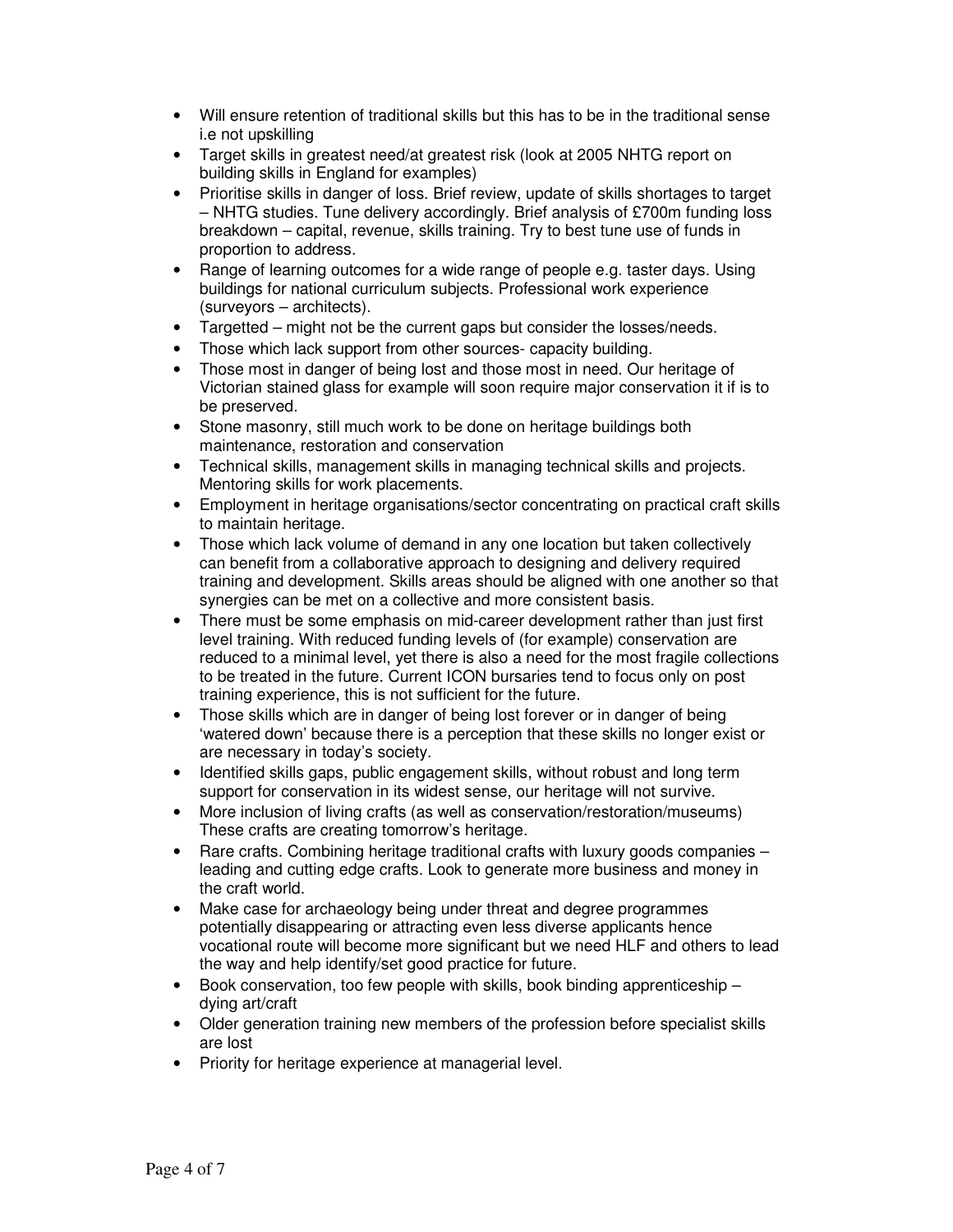- Conservation skills in museums and for conservation of buildings and monuments. Encourage collaboration between education providers and skills providers eg. universities and museums.
- Follow on business, start up support. There used to be a government scheme that paid about £70 a week for 6 12 months after a business plan approved and business start up training of a number of units, business mentor. This was enough to get off the ground and if the business was not viable then their trainee is not taking too much of a personal risk.
- Crafts, specific sector skills.
- I would not favour any prioritisation, although highly endangered crafts may be an obvious candidate if other crafts are not supported, then they in turn will become endangered.
- Please maintain balance between natural and built heritage. Perception on the outside is that it is heavily weighted towards the built heritage.
- Apprenticeships/training opportunities for young people. The events discussed at the conference are useful, but only if there is training available for those that want it. Incentives for small companies to take on trainees/apprentices so that it will not affect their business.

## **3) What role could or should HLF play in helping the passing on of knowledge and skills within the sector?**

- Funding employment bases placements Capturing career changers
- Build on existing partnerships providing training rather than asking for new partnerships for each funding round. If it aint broke
- Bursary schemes like skills for the future
- Supporting the mentoring between successful projects, prospective applicants and new grantees
- Capacity building
- Definitely a lead role but in partnership with other major conservation organisations (eg NT, EH, NTS etc) Training and development a key theme. Lead apprenticeship funding issue, lobby government to help pay for % of salaries as well as training
- Assist organisations with grants for 'taster days' training days/awareness/skills days for members of the public, showcasing skills available
- Provide finance for genuine conservation skills tv programmes to promote awareness, interest and knowledge of issues including bad practice
- Offers grants for companies/organisations running T and D conservation courses for their staff
- Offer grants for companies/organisations running external T and D courses but only if they are not  $-$  for  $-$  profit
- Eye on Training and Development for all mid/large projects and monitor
- HLF should fund 100% of 1<sup>st</sup> year apprenticeships, 50% of second, 33% of third, so that organisations/individuals will get realistic benefit (apprentices value rises over their time)
- Database of projects, contacts, case studies, mentors, hosts, funding
- Sharing experience and knowledge of those who have benefited from HLF grants (such as bursary projects) through forums (online), seminars and management workshops
- Not HLF's role long term but capacity building/culture change is key
- Capacity building, frameworks of tools to support sector in meeting its own training needs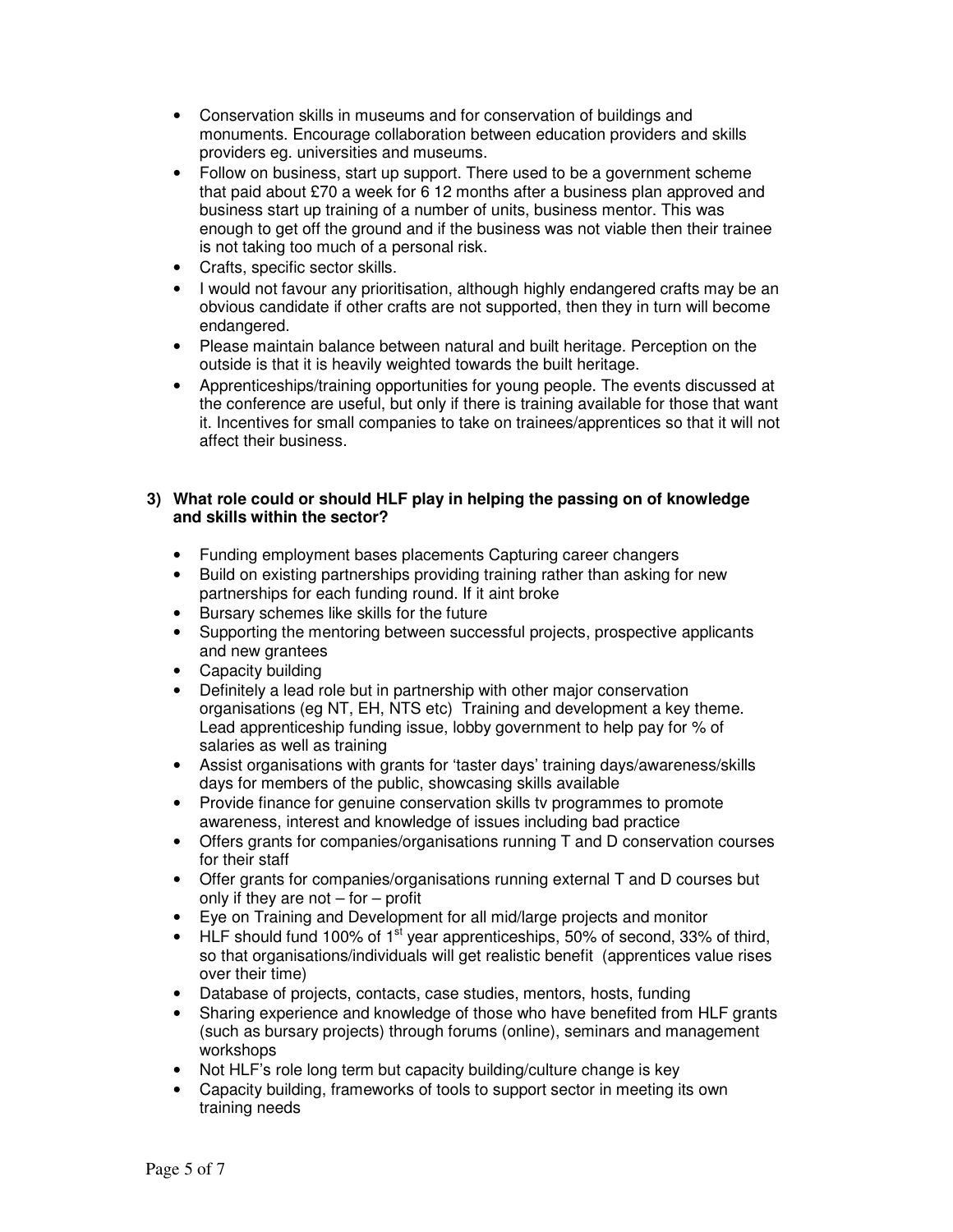- Support for mid career/further career development, knowledge transfer between generations, consider successor mentoring
- There could be more co-ordination between organisations that have been funded and also co-ordination between those funded and those that might benefit.
- Promoting life changing opportunities and experiences offered by present schemes
- Funding support to enable more skills to be passed on from craftsmen to new entrants into the heritage areas
- Provide 'no strings attached' support in the absence of other solutions
- HLF should be offering to work alongside institutions and initiatives which will offer this opportunity. The Clothworkers are currently doing this and it is a fantastic opportunity
- By ensuring the sustainability of the projects they fund to ensure a continuation past the project's end
- Sustainability, ensuring that our preservation of our cultural and natural heritage is part of a wider and urgent agenda of global sustainability
- The kind of help given by QEST (Queen Elizabeth Scholarship Trust), limited amounts of money to help individual craftsmen
- Enabling master crafts people to take on and train apprenticeships. Targetted funding to specific establishments and departments. Creating a body where crafts people can go to, to gain info on furthering their skills, logical paths, body of information or locating specific master craftsmen. Working with UK companies to see what is required in a business environment of that person/skills – to give them the opportunity to work in a real environment, provide networking
- Co-ordinate/convene conferences like this at a national/regional level for training providers, allow small research grants to allow scoping out of skills gaps and emerging trends in the sector and analyse growing/under represented training needs
- Major role as public funding is cut
- Specialists are needed as mentors, where people are losing their jobs could this be a role that someone could take on? Large build projects should include training programmes. Support for placements during college training. Introductory entrance placements, training bursaries. Upgrading on additional skills to assist specialists to capacity build
- Helping young craftsmen to build up a business as a self employed person once they are trained
- Generate a national appreciation of the importance of skills as well as of individual skills
- Encourage the incorporation of practical skills such as woodworking back into schools, not everyone will succeed academically, we need vocational skills
- Seeing specialist skills as endangered species that need to be conserved. Monument fellowship style scheme for passing on skills
- Supporting knowledge in sector, transferring knowledge within the sector
- Proper support for apprenticeships. Small crafts employers must be properly supported in taking on apprentices , they are reluctant to do so because of the cost
- Enlisting the private sector financial support for them; they benefit for free trainees entering their workforce after the bursary scheme. How do you view the training needs input for those that wish to contribute to natural heritage as a volunteer but not as a paid professional?
- Do HLF see a European dimension to their funding strategy? Can they use HLF funding to match European projects. Watch out for the unique heritage issues that create barriers to employees to delivering high quality on the job training (eg